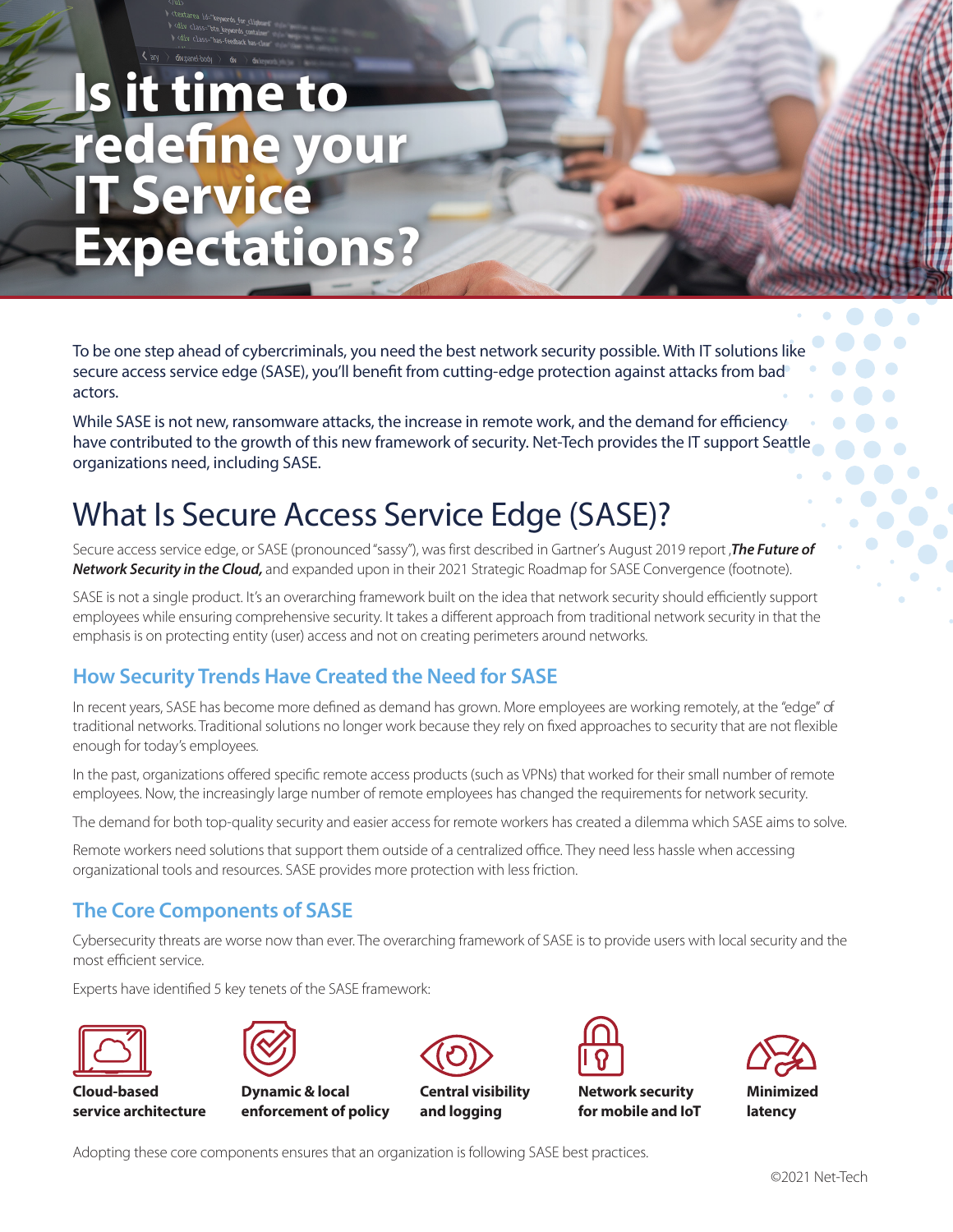# Why IT Support Teams Like Net-Tech Recommend SASE

More IT leaders are looking to adopt SASE because of the 3 key benefits it offers: lower costs, better user experience, and stronger network security.

#### **Decreases IT Costs and Increases IT Solutions**

To fight the growing threat of cybercrime and to support remote employees' needs, many organizations have spent significant amounts of money, time, and manpower establishing new systems. This was especially true during the rush to remote work that took place at the beginning of the COVID-19 pandemic.

However, according to Zscaler, "Even with this increase in cost and complexity, the network security model still can't scale, isn't agile, and is simply not effective in a digital world."

The existing legacy network security model, which is focused on creating perimeters around applications, isn't sufficient for today's workforce. This model relies on multiple products, resulting in high costs. Integrating multiple products also complicates processes. SASE provides alternative solutions that simplify these issues.

### **Users Come First**

To help all users work efficiently, SASE takes the approach of supporting entities (users) first and pushing security as close to them as possible. The SASE framework focuses on providing optimal bandwidth and the lowest latency. In the SASE framework, the security stack should be placed as close to the user as possible in internet exchanges.

### **Reduces Risk**

Remote work has created security nightmares for some organizations. The need for users to access data from a variety of locations creates more opportunities for vulnerabilities to be exploited. However, remote work isn't going away, and neither are these security issues.

SASE aims to solve this remote-work problem by prioritizing the adoption of a Zero-Trust Network Access (ZTNA) protocol. This means that users are granted access to the files they need on a file-by-file basis, rather than having access to all organizational data. A ZTNA approach greatly reduces the risks to network security.

### **Cloud Integration and SASE**

If you consolidate services into a single platform, you simplify your operations. You can streamline almost every aspect of your networking and security processes. Companies like Cisco offer umbrella coverage that allows you to consolidate services into one platform that extends across users, devices, clouds, campuses, and branches.

Cisco explains how, with SASE, you can combine and integrate multiple security services. One potential SASE model contains 4 layers: